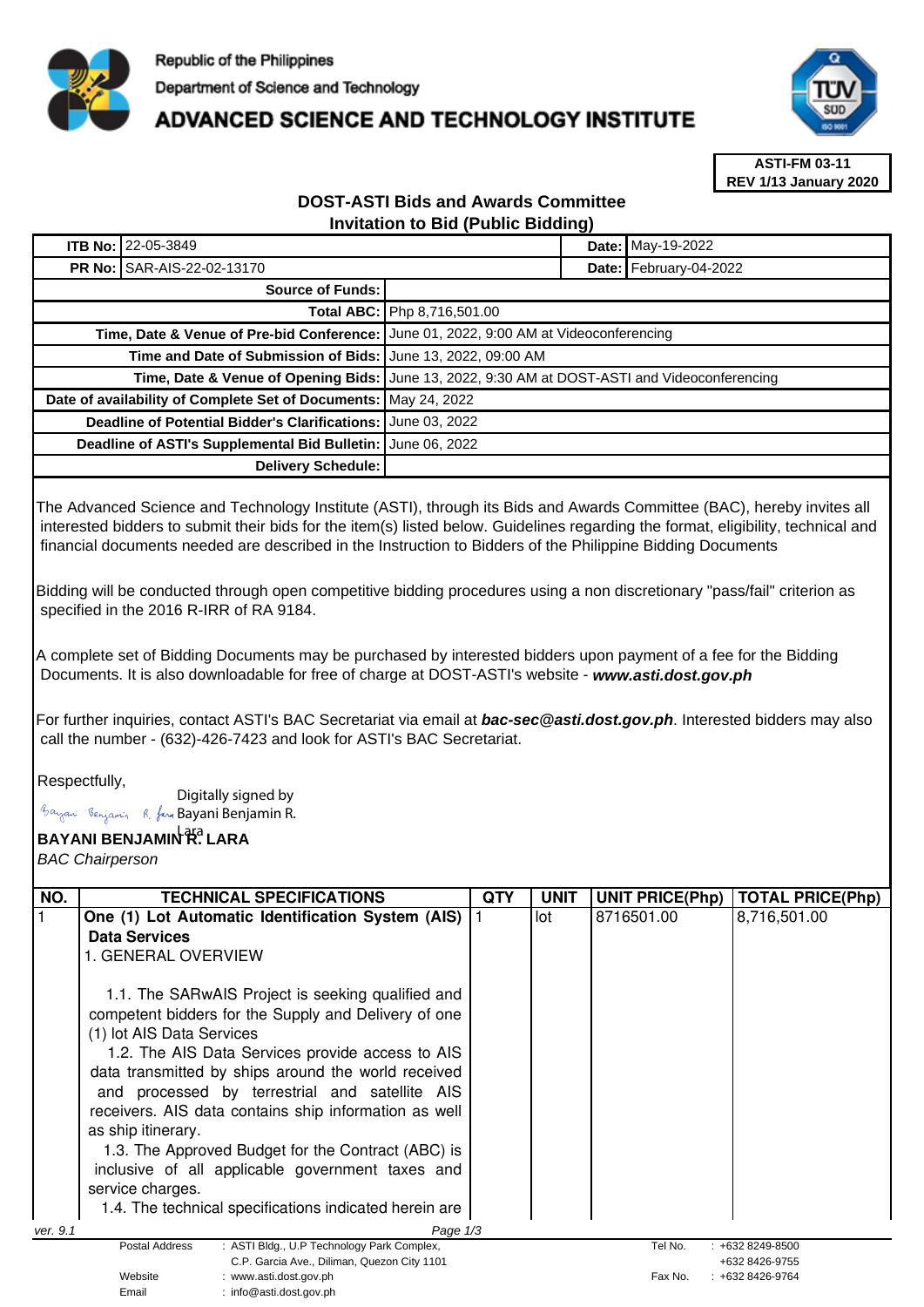| minimum requirements, unless otherwise specified.                                                                                                                                                                                                                     |  |  |  |  |  |
|-----------------------------------------------------------------------------------------------------------------------------------------------------------------------------------------------------------------------------------------------------------------------|--|--|--|--|--|
| 2. TECHNICAL SPECIFICATIONS                                                                                                                                                                                                                                           |  |  |  |  |  |
| 2.1. The AIS Data Services must be/have the<br>following features:                                                                                                                                                                                                    |  |  |  |  |  |
| 2.1.A. Vessel information                                                                                                                                                                                                                                             |  |  |  |  |  |
| 2.1.A.1 Must be able to provide data<br>for unlimited number of vessels per month<br>2.1.A.2 Must be able to provide the                                                                                                                                              |  |  |  |  |  |
| following information about a vessel:<br>2.1.A.2.a Maritime mobile service                                                                                                                                                                                            |  |  |  |  |  |
| identity (MMSI)                                                                                                                                                                                                                                                       |  |  |  |  |  |
| 2.1.A.2.b International maritime<br>organization (IMO) number<br>2.1.A.2.c Name or callsign<br>2.1.A.2.d Flag or country code<br>2.1.A.2.e Vessel type: fishing, tug,<br>sailing, pleasure craft, passenger, cargo, tanker, etc.<br>2.1.A.2.f Vessel length and width |  |  |  |  |  |
|                                                                                                                                                                                                                                                                       |  |  |  |  |  |
| 2.1.B. Vessel historical track<br>2.1.B.1 Must be able to provide historical                                                                                                                                                                                          |  |  |  |  |  |
| track data of at least one hundred (100) vessels per<br>month                                                                                                                                                                                                         |  |  |  |  |  |
| 2.1.B.2 Must be able to provide historical<br>track data of a vessel for the last thirty (30) or more<br>days                                                                                                                                                         |  |  |  |  |  |
| 2.1.C. Vessels in a predefined area                                                                                                                                                                                                                                   |  |  |  |  |  |
| 2.1.C.1 Must be able to provide updated<br>vessel positions in the predefined area: 3.0-22.5<br>degrees latitude and 111.0-128.0 degrees longitude<br>2.1.C.2 Data must be updated within one (1)<br>hour or less                                                     |  |  |  |  |  |
| 2.1.C.3 Dynamic data must be collected                                                                                                                                                                                                                                |  |  |  |  |  |
| from both terrestrial and satellite AIS receivers around<br>the world; Dynamic AIS data must be updated for not<br>more than 6 mins                                                                                                                                   |  |  |  |  |  |
| 2.1.C.4 Must be able to accommodate<br>unlimited number of data requests                                                                                                                                                                                              |  |  |  |  |  |
| 2.1.C.5 Must be able to provide the following                                                                                                                                                                                                                         |  |  |  |  |  |
| information about a vessel:<br>2.1.C.5.a Timestamp                                                                                                                                                                                                                    |  |  |  |  |  |
| 2.1.C.5.b Vessel name or callsign                                                                                                                                                                                                                                     |  |  |  |  |  |
| 2.1.C.5.c Vessel MMSI                                                                                                                                                                                                                                                 |  |  |  |  |  |
| 2.1.C.5.d Vessel IMO<br>2.1.C.5.e Vessel flag/country                                                                                                                                                                                                                 |  |  |  |  |  |
| 2.1.C.5.f Vessel type: fishing, tug, sailing,                                                                                                                                                                                                                         |  |  |  |  |  |
| pleasure craft, passenger, cargo, tanker, etc.                                                                                                                                                                                                                        |  |  |  |  |  |
| 2.1.C.5.g Vessel draught                                                                                                                                                                                                                                              |  |  |  |  |  |
| 2.1.C.5.h Vessel length and width<br>2.1.C.5.i AIS version                                                                                                                                                                                                            |  |  |  |  |  |
| 2.1.C.5.j Current position: latitude,                                                                                                                                                                                                                                 |  |  |  |  |  |
| longitude                                                                                                                                                                                                                                                             |  |  |  |  |  |
| 2.1.C.5.k Speed                                                                                                                                                                                                                                                       |  |  |  |  |  |
| 2.1.C.5.I Course over ground<br>2.1.C.5.m Heading                                                                                                                                                                                                                     |  |  |  |  |  |
| 2.1.C.5.n Rate of turn                                                                                                                                                                                                                                                |  |  |  |  |  |
| 2.1.C.5.o Destination                                                                                                                                                                                                                                                 |  |  |  |  |  |